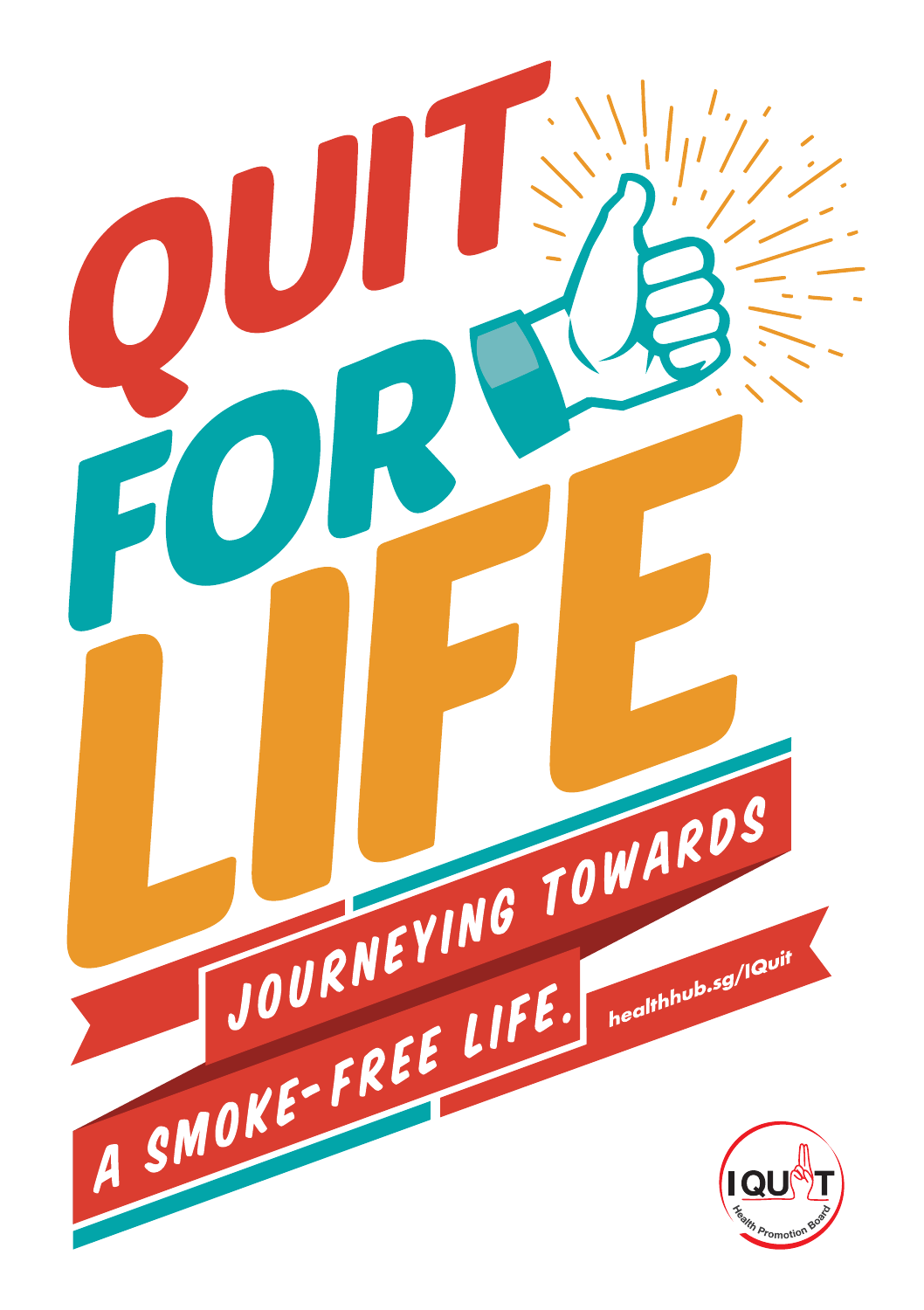## **Congratulations on taking the first small step.**

Just by reading this book, you've already moved ahead towards a smoke-free life – that's a small victory worth celebrating! Remember to do the same each time you overcome a hurdle in your quit journey.

*"I smoked for 25 years, but I'm now a proud triathlete at 53 years old. Know that it's never too late to start stubbing out." – Justin Tan, Successful Quitter*

## **Contents**

#### **Why Quit Smoking? 11**

**a. Reflection b. Set a Date c. A Healthier New You d. More Reasons to Quit**



**3**

**3**

**4**

# **Ready to Quit?**<br> **22 B. Preparation Checklist**<br> **22 B. Preparation Checklist**

**a. Your Reason to Quit**

**Preparing Yourself**

**a. What's Your Quitter Personality? b. Quit Methods**

#### **Managing the First Few Weeks 4**

**a. Beating Withdrawal Symptoms b. Relapse Alert**

# **You're Not Alone**<br> **5 a.** Testimonials<br> **5 b.** We Are Here For You

**a. Testimonials**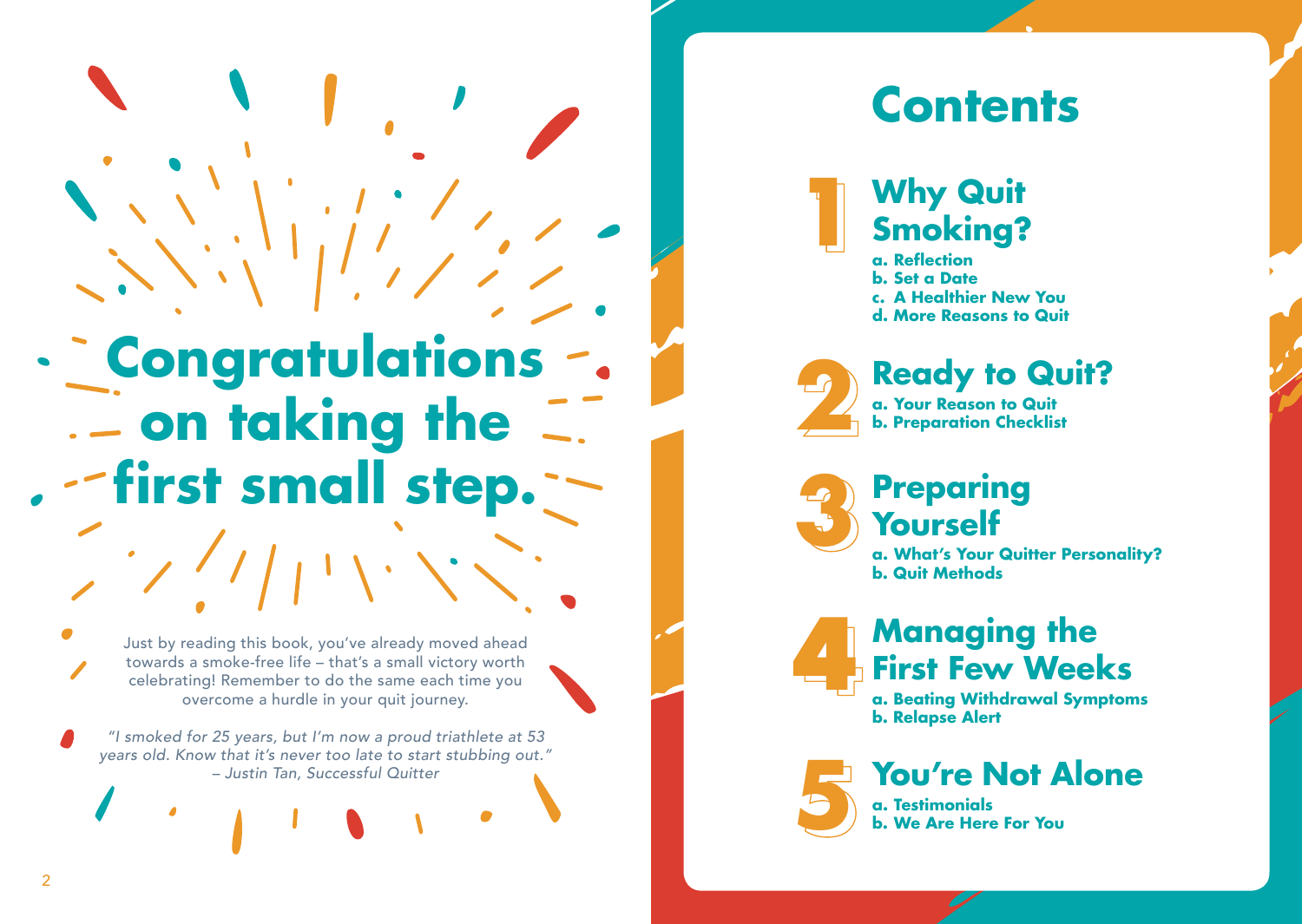

Identifying your personal motivations for quitting can help you stay on track. Start by asking yourself the following questions:

#### **Why did I smoke my first cigarette?**

- Did it have to do with circumstances at that point in time (e.g. stressed, peer pressure, social obligations)?
- Do these reasons still matter now? (e.g. Do I still need to look cool in front of my friends?)

#### **What have I sacrificed for my smoking habit?**

- Have I neglected spending time with my loved ones because I wanted to take smoke breaks?
- Have I spent on cigarettes what I should have used for other expenses?

#### **If I stop smoking now, what can I spend the extra time and money on?**

- Organising more meet-ups with my loved ones?
- Enrolling in skills or hobbies workshops?

## **Set a Date**

It won't help if you keep telling yourself that you'll start quitting someday. It's easier when you decide to quit earlier. And the best time to quit is when you're feeling less stressed – if you can, start now!

Make a commitment to kick off your quit journey on a set date.

#### **With the help of my family, friends and Quit Consultants, I pledge to quit smoking on:**

**D D M M Y Y Y Y**

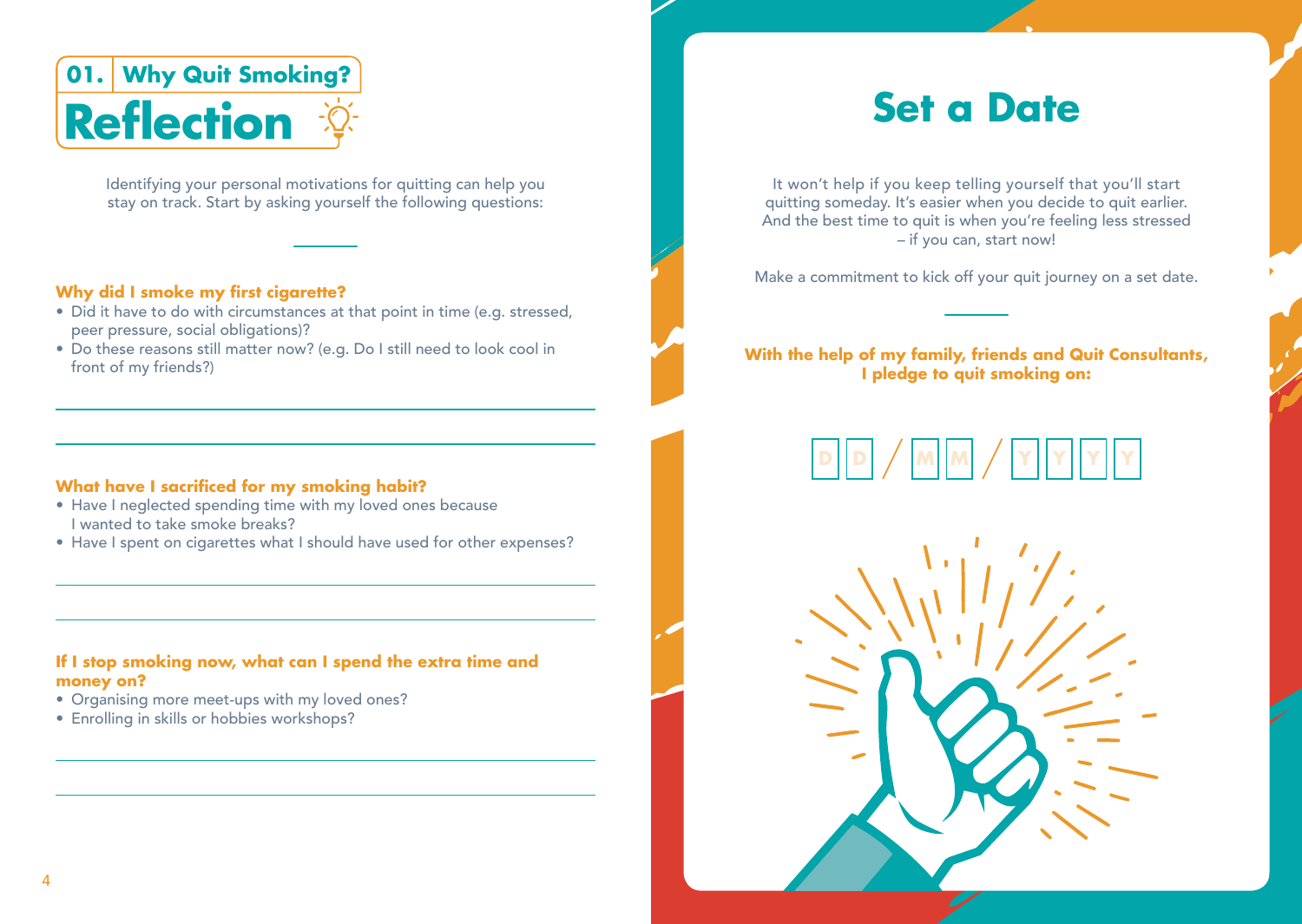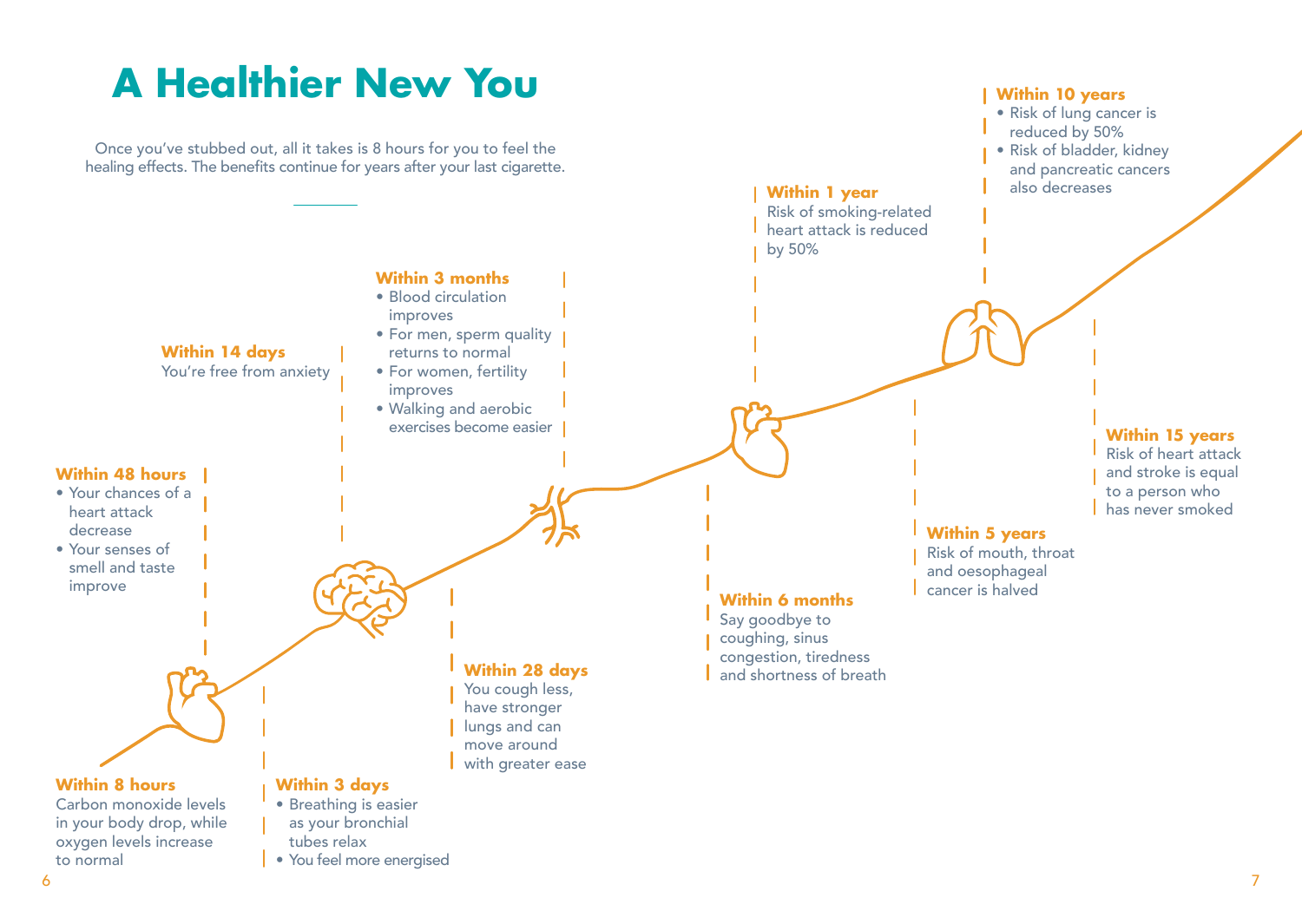## **More Reasons to Quit**

It doesn't just stop at health benefits there are definitely more reasons to quit.

#### **Better Finances**



It pays to quit – smoking is an expensive habit. With an average cost of \$13/pack/day, those savings add up! If you think about it, it's almost as if you're getting a pay raise.

## **Family Well-being**

- No more smoke breaks means more family time.
- Your loved ones live in a healthy environment without secondhand and thirdhand smoke.
- They're also less likely to get breathing issues like asthma.
- Your children enjoy a healthier school life as they fall sick less often.
- Your children look up to you. They're less likely to pick up smoking when they see that you don't smoke.

### **Social Bonus**

- Fresher breath, better-smelling hair and a brighter smile.
- Less anxiety and nicotine-related stress means better relationships with people.
- No more inconvenient interruptions for smoke breaks.
- More spare cash to spend for leisure.

What's your reason for quitting? Write it down on the next page and use it as a reminder.



Identifying your motivation will help you to succeed. Set your reason for quitting as your phone's wallpaper. It could be a note, a family photo or even an inspirational quote – use it as a constant reminder!

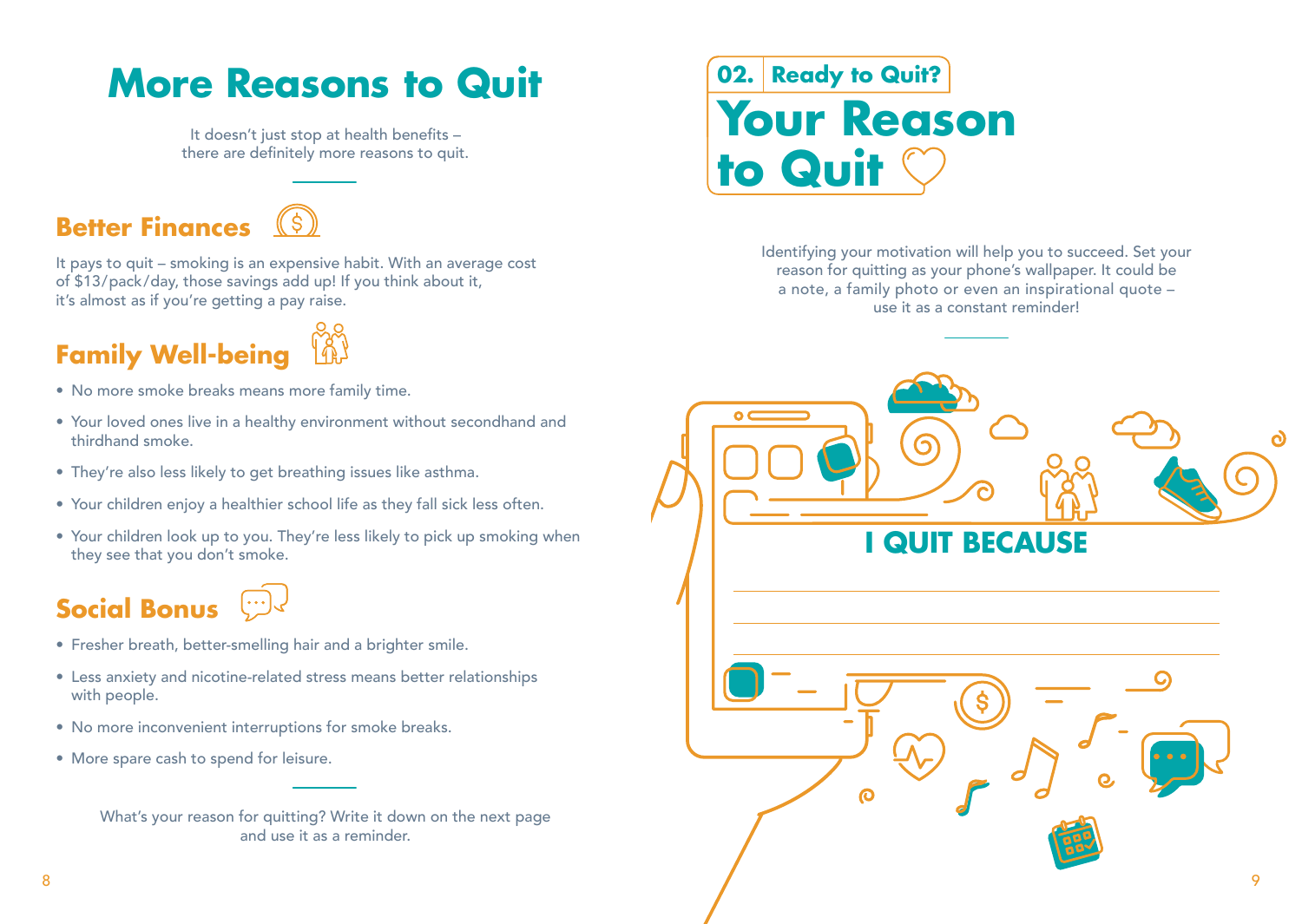## **Preparation Checklist**

Here's what you can do leading up to your quit day.

#### **A week before your quit day**



Write down your reason(s) for quitting.



- Have an emergency plan to beat unexpected cravings (e.g. a workout session).
- Talk to a Quit Consultant\* and decide if you need pharmacotherapy (treatment through medication).

#### **A day before your quit day**

- Throw away all ashtrays, lighters and cigarettes.
- Plan activities to occupy and distract yourself.
- Rally your friends and loved ones to help you.

#### **On your quit day**

- Stop smoking completely.
- Remind yourself you are a non-smoker.
- Call your support buddies or the QuitLine (1800 438 2000) if you require any help.

Before you begin your journey, know what to expect, so that you're better prepared. The following chapter will equip you with the knowledge you need.

\*Visit healthhub.sq/IQuit to find a Quit Consultant near you.

#### **03. Preparing YourselfWhat's Your Quitter Personality?** (@



When you know yourself better, you can tailor your quit methods for a higher chance of success.

Find out what kind of quitter you can become based on your past smoking patterns. It's fine if you belong to more than one category – just focus on what best reflects your old habits.

|                    | I need a cigarette as soon as I wake up.                                                                 |  |  |  |  |
|--------------------|----------------------------------------------------------------------------------------------------------|--|--|--|--|
| $\left( \ \right)$ | I think smoking is really enjoyable.                                                                     |  |  |  |  |
| $\bigcirc$         | I smoke to be more awake and to think better.                                                            |  |  |  |  |
| ∧                  | I feel weak if I don't smoke.                                                                            |  |  |  |  |
| $\mathsf{L}$       | I feel uncomfortable without a cigarette in my hand.                                                     |  |  |  |  |
| $\mathbf{I}$       | I enjoy smoking during my break or after a meal.                                                         |  |  |  |  |
| Δ                  | I need to smoke every few hours.                                                                         |  |  |  |  |
| ( )                | I am less stressed after I smoke.                                                                        |  |  |  |  |
| ( )                | I smoke when I'm angry or upset.                                                                         |  |  |  |  |
|                    | I enjoy the process of lighting up a cigarette<br>(e.g. tapping the cigarette and flicking the lighter). |  |  |  |  |
| Λ                  | I can't last half a day without smoking.                                                                 |  |  |  |  |
|                    | I sometimes find myself smoking but can't<br>remember lighting up!                                       |  |  |  |  |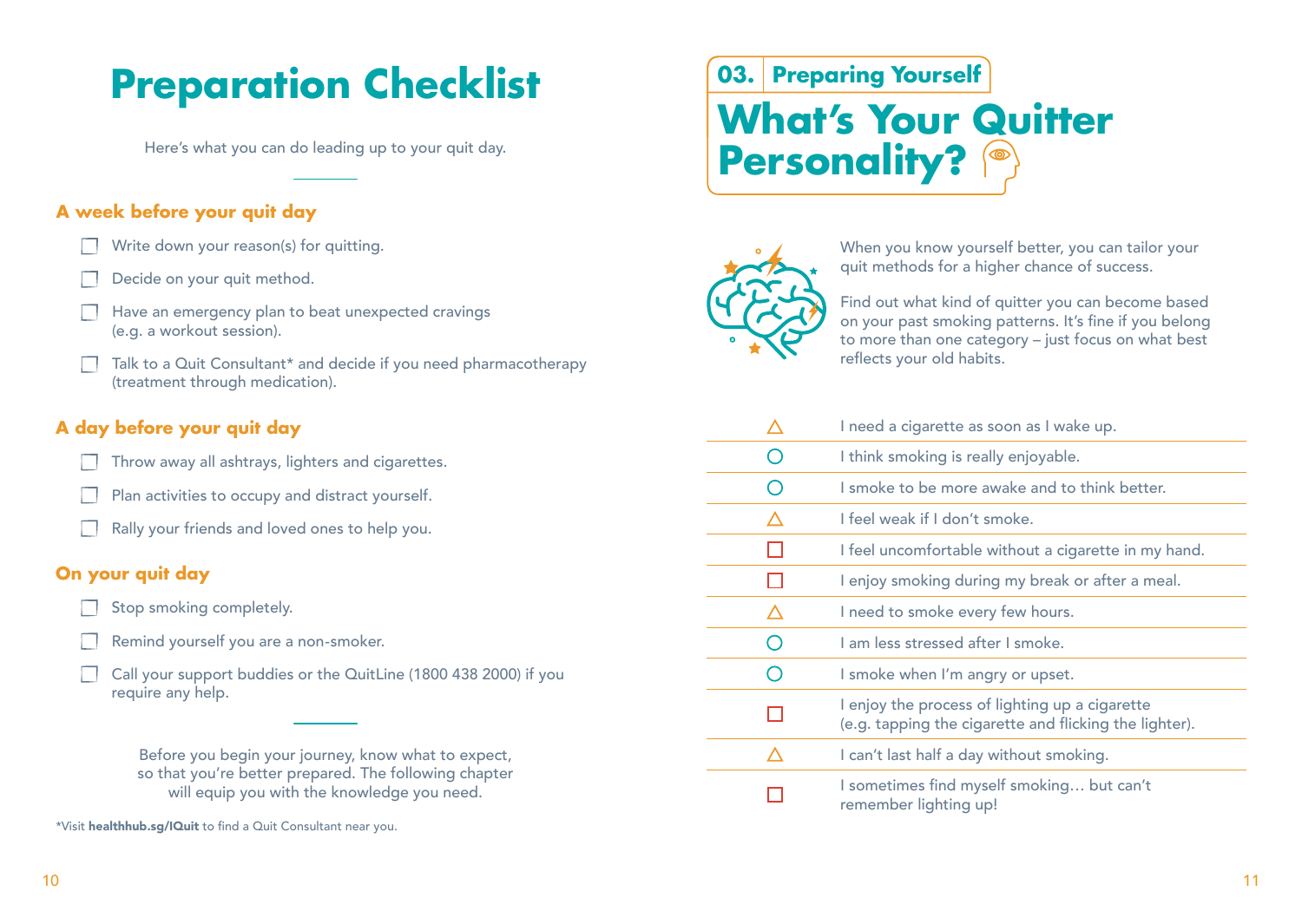The shape you selected most reflects your main "quitter personality". Based on that, here are some tips on quitting.



#### **Cravings-prone Quitter**

Your body craves nicotine so you smoke more often. It can be as addictive as heroin or cocaine.

#### What should I do?

- Spend more time around non-smokers, and in places where smoking is banned.
- Consult your pharmacist or doctor on pharmacotherapy.



#### **Stressed Quitter**

You smoke to cope with stress or to perk up. You find excuses to light up but you don't really need to smoke.

What should I do?

- Pick up a new hobby or try other forms of relaxation.
- Treat yourself with your savings from not buying cigarettes.



#### **Creature-of-Habit Quitter**

Some things just don't feel right if you don't take your regular smoke breaks. That's because you've associated smoking with certain routines, places and people.

What should I do?

- Change your daily routine. Need a cigarette with coffee? Drink orange juice instead. Enjoy a cigarette after meals? Dine at a smoke-free restaurant.
- Swap your smoke break for a (healthy) snack break.

## **Quit Methods**

When there's a will, there's a way. You can speak to a Quit Consultant to help you select a suitable quit method.



#### **Cold Turkey HIGHLY**

Pick a date and stop smoking completely from that day onwards. Sounds difficult, but many I Quit 28-Day Countdown quitters have succeeded using this method!



**3**

#### **Count Down**

Reduce your number of cigarettes day by day, or week by week. Aim to reach zero by a target date.

#### **Delaying**

Put off your next puff till later. Try your best to postpone your cigarette break by an hour or more, and progress towards not smoking for an entire day. You could be smoke-free in a week!

|     | Day 1   Day 2   Day 3   Day 4   Day 5   Day 6   Day 7 |                    |     |                           |  |
|-----|-------------------------------------------------------|--------------------|-----|---------------------------|--|
| 8am |                                                       | $9am$   11am   2pm | 6pm | $\vert$ 11pm $\vert$ QUIT |  |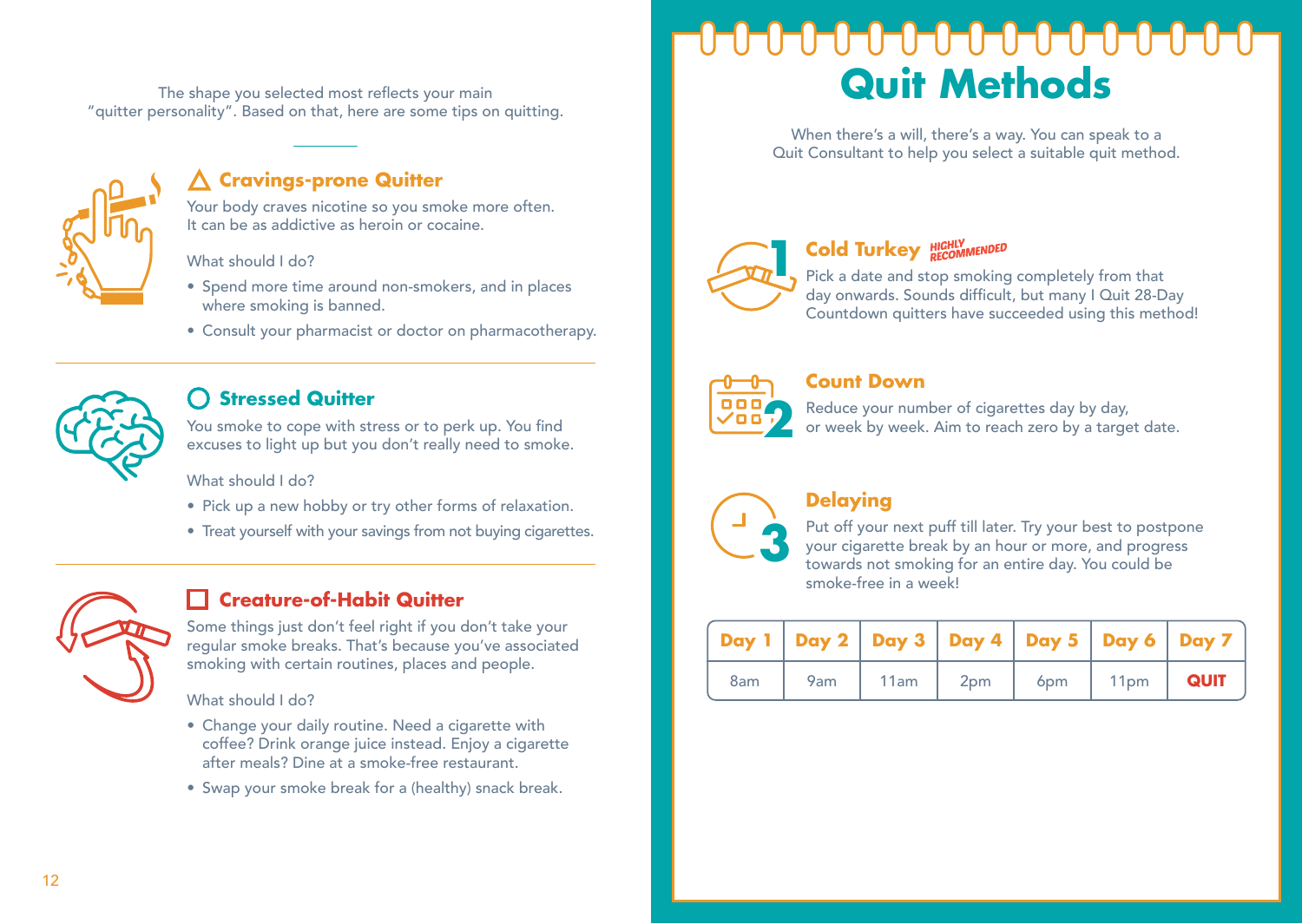## n fin fin fin fin fin fin fin fin fin



#### **Pharmacotherapy**

Together with support from Quit Consultants, pharmacotherapy – the use of drugs – can more than double your chances of success. Your doctor or a Quit Consultant can help you better understand your smoking habits. Always consult a doctor or pharmacist for advice on the right medicine to use.

#### Nicotine Replacement Therapy (NRT)

NRT works by releasing small amounts of nicotine into your body to reduce your cigarette cravings and chemical dependence. It is most beneficial for heavily-addicted smokers (>15 cigarettes a day).

You can get nicotine patches, gum and lozenges from pharmacies without a prescription. Different people require different doses, so what worked for your friend might not work for you.

#### Prescription Drugs

- Varenicline tablets
- Bupropion Hydrochloride tablets

These 2 drugs do not contain nicotine but can help reduce your cravings and withdrawal symptoms.

## **04. Managing the First Few Weeks**

## **Beating Withdrawal Symptoms**

Being mentally and physically prepared can help you get through your withdrawal symptoms. Here's what you may face in your first few weeks of quitting:



#### **Constant cravings**

As your body clears out the nicotine, you'll feel a strong urge to replenish it, due to its addictiveness. Follow the 4Ds:

- Distract yourself by doing something else.
- Delay lighting up.
- Deep breathing exercises.
- Drink a glass of water or milk slowly.

#### **Feelings of irritability**

Your brain is adjusting to a nicotine-free life. Try doing these:

- Relax with soothing music, light-hearted movies or peppermint tea/oil.
- Pre-empt family and friends and seek their understanding.
- Do light exercises like brisk walking to release uplifting endorphins.

#### **Headaches**

Your brain is most likely adapting to the increased level of oxygen.

- Get enough sleep.
- Stay in quiet, relaxed surroundings.
- Go easy on your eyes. Read and watch TV with adequate lighting.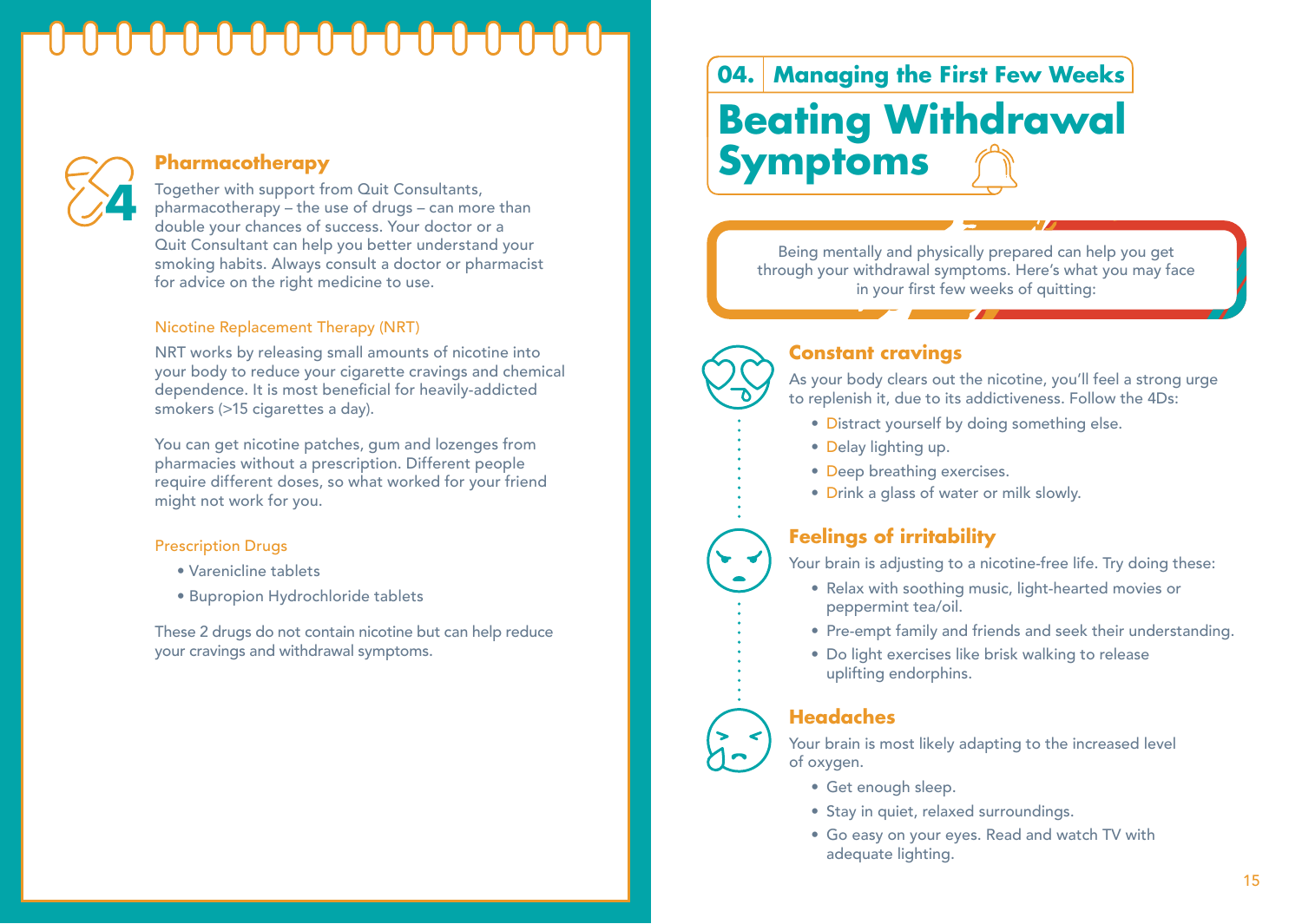

#### **Tiredness**

Nicotine is a stimulant that forces your body to feel awake. As your blood circulation improves, you'll feel fresh without smoking.

- Get enough sleep.
- Take small, regular meals to regulate your blood sugar level and boost your energy.
- Perk up with ginger or herbal tea instead of coffee.



#### **Coughing**

Your lungs are starting to function properly again and are working to clear tar, dead cells and extra mucus accumulated from the cigarettes.

- Sip warm water.
- Suck on sugar-free cough drops.

#### **Tingling hands and feet**

As more oxygen gets to your fingers and toes due to improved blood circulation, your body needs time to adapt. In the meantime:

- Go for massages.
- Distract yourself with stretching, light exercises or hobbies.



Withdrawal symptoms are positive signs that your body is recovering. Hang in there and remind yourself your reason for quitting! You could also get support from the I QUIT Club (Facebook) and pick up quit tips, or even sign up for events with fellow quitters.

However, should your symptoms become unbearable, you may want to consider pharmacotherapy (see page 14). Consult your pharmacist or doctor for advice.



Slip-ups can and do happen, but don't be discouraged. Sometimes it does take more than one quitting attempt, so don't stop trying! Here are some ways you can bounce back from a relapse and increase your chances of success the next time:

## **Adjust your pharmacotherapy**

You may require a different dose or form of pharmacotherapy. Ask your pharmacist or doctor to re-evaluate your medication.

#### **Manage stress with healthier methods**

Learn to manage stress healthily using relaxation exercises, music and self-care techniques (e.g. massages, soothing herbal tea).

## **Surround yourself with positive influences**

Stay away from situations where you'll feel tempted to smoke, and surround yourself with positive people who encourage you to quit. For more support, you can also talk to our QuitLine Consultants at 1800 438 2000.

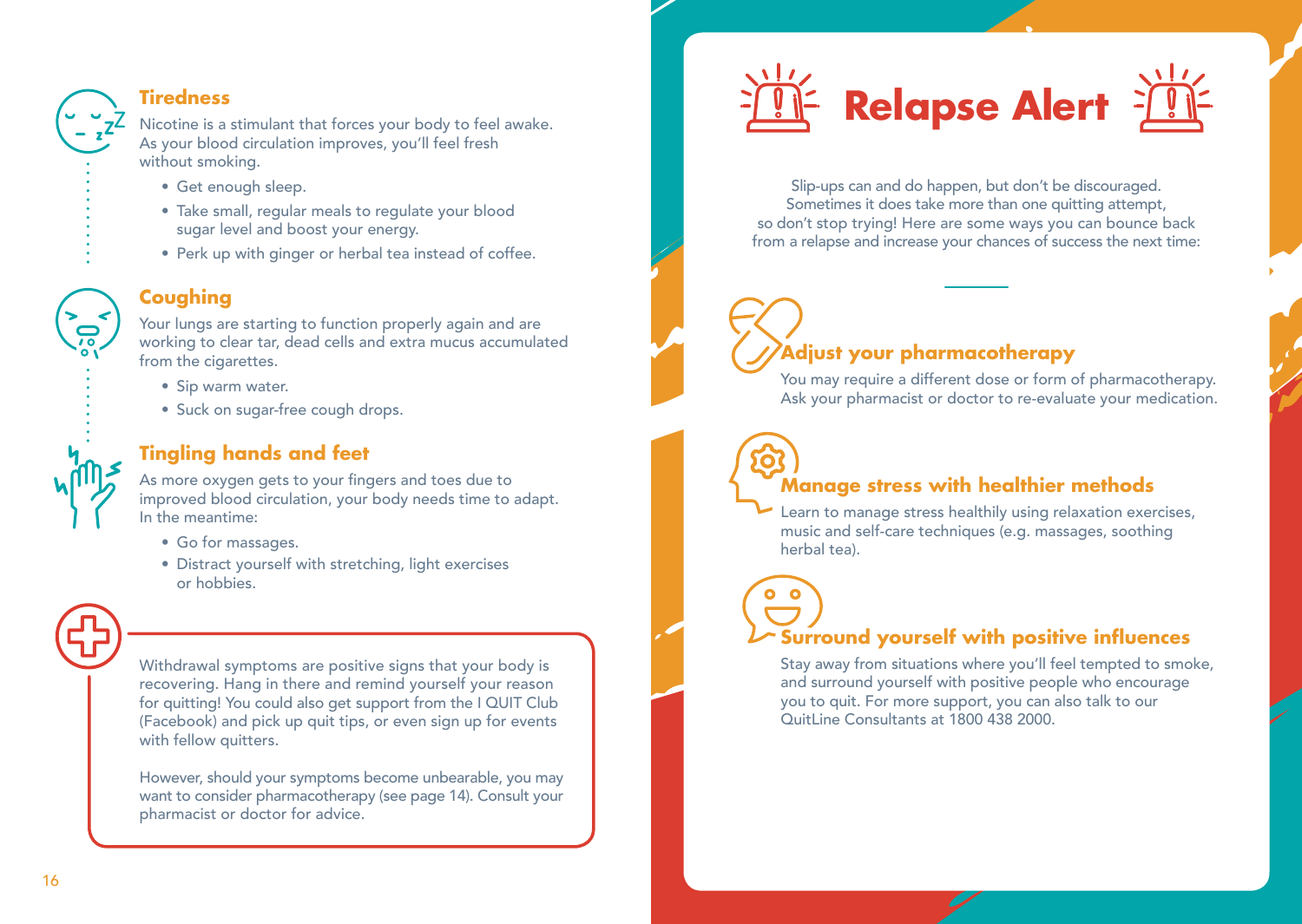## **Manage your weight**

After quitting, overindulging in food is possible with your newly-sensitive taste buds. The resultant weight gain may be discouraging, but this is only temporary.

#### Try this:

- Eat small, well-balanced meals throughout the day and don't skip meals.
- Replace high-fat and sugar-rich snacks with low-calorie options such as fresh fruit or vegetables.
- Stay hydrated.
- Increase your physical activity. Just 30 minutes a day for 5 or more days a week can do wonders – with a bonus endorphin boost!

# **REMEMBER:** 6  $\mathbf C$ TO UNDO ALL YOUR PROGRESS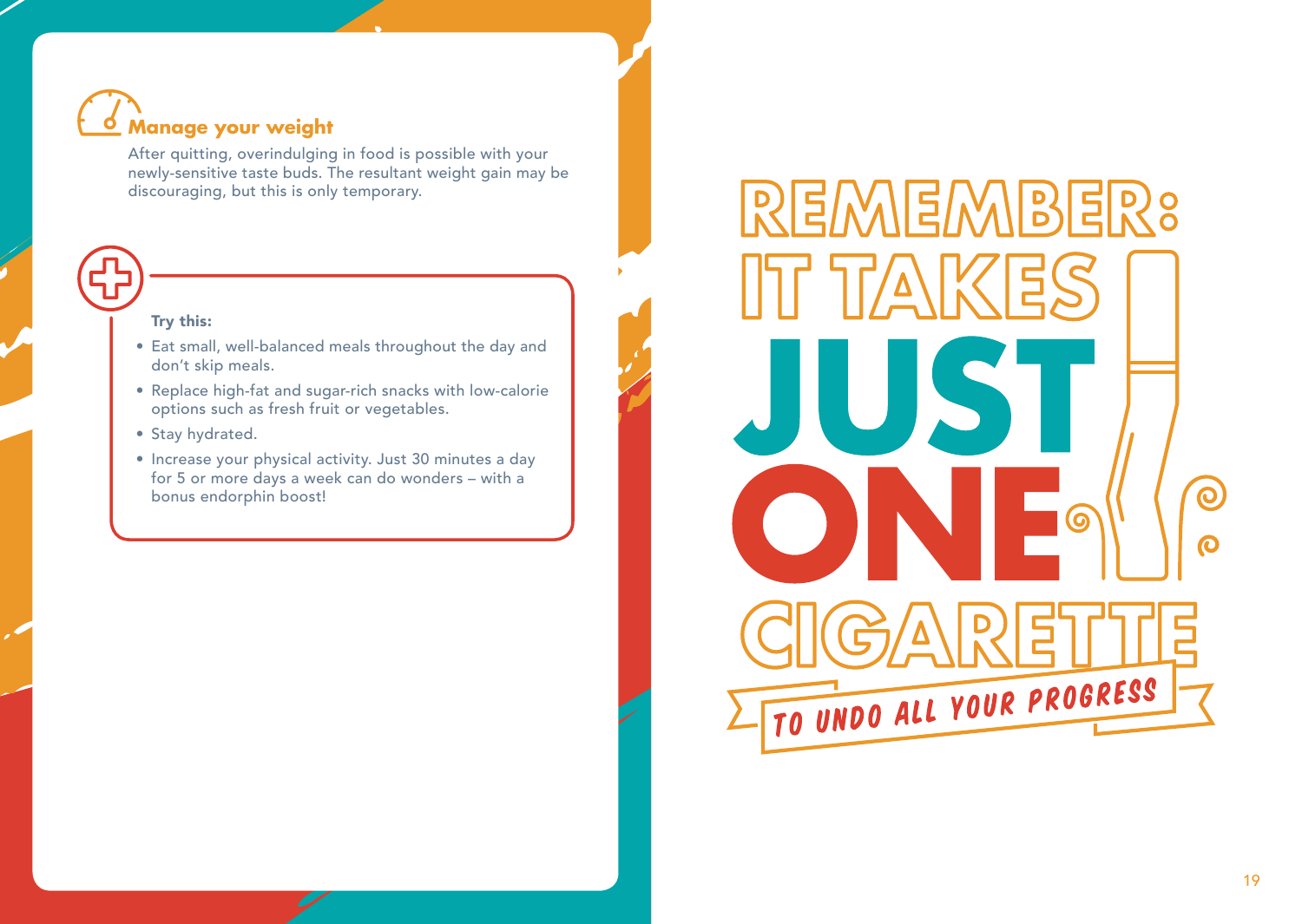## 0-0-0-0-0-0-0-0-0-0-0



Motivate yourself with these stories from other successful quitters.

**"**I used to be a heavy smoker. It got so bad that I even sacrificed my meals to buy cigarettes. Soon, I realised I couldn't let smoking get the better of me anymore. I went cold turkey for 3 weeks. During this trying period, I spent time with my loved ones, and focused on changing my ways for the better. I reminded myself that I was doing this for those I care about. Finally, I successfully quit.**"**





**"**I thought I was young and my smoking habit didn't really matter... not until it all caught up with me – my arteries were severely choked. So, I stopped smoking and started running with a SAFRA Running Club. My first marathon gave me a greater sense of fulfilment than smoking ever did.**"**

## ▖▛▃▎▛▃▏▛▖▌▀▖▐▀▎▛▃▏▛▃▎▛▅▊▜▊▐▖

**"**I had to undergo a knee surgery, so I used the opportunity to stop smoking through my recovery period. Each day was tough because I couldn't move around much. I joined the I Quit 28-Day Countdown and that helped me quit. For those trying to quit: nobody promised it'll be easy, but give yourself a chance.**"**





"When my wife and I first found out that we were expecting, we decided to quit for good. A friend recommended us some good reads she said would help. I was sceptical. But I pressed on and continued keeping myself occupied – book after book. And I really stopped smoking. Right now, I'm just glad I'm able to set a good example for my son.**"**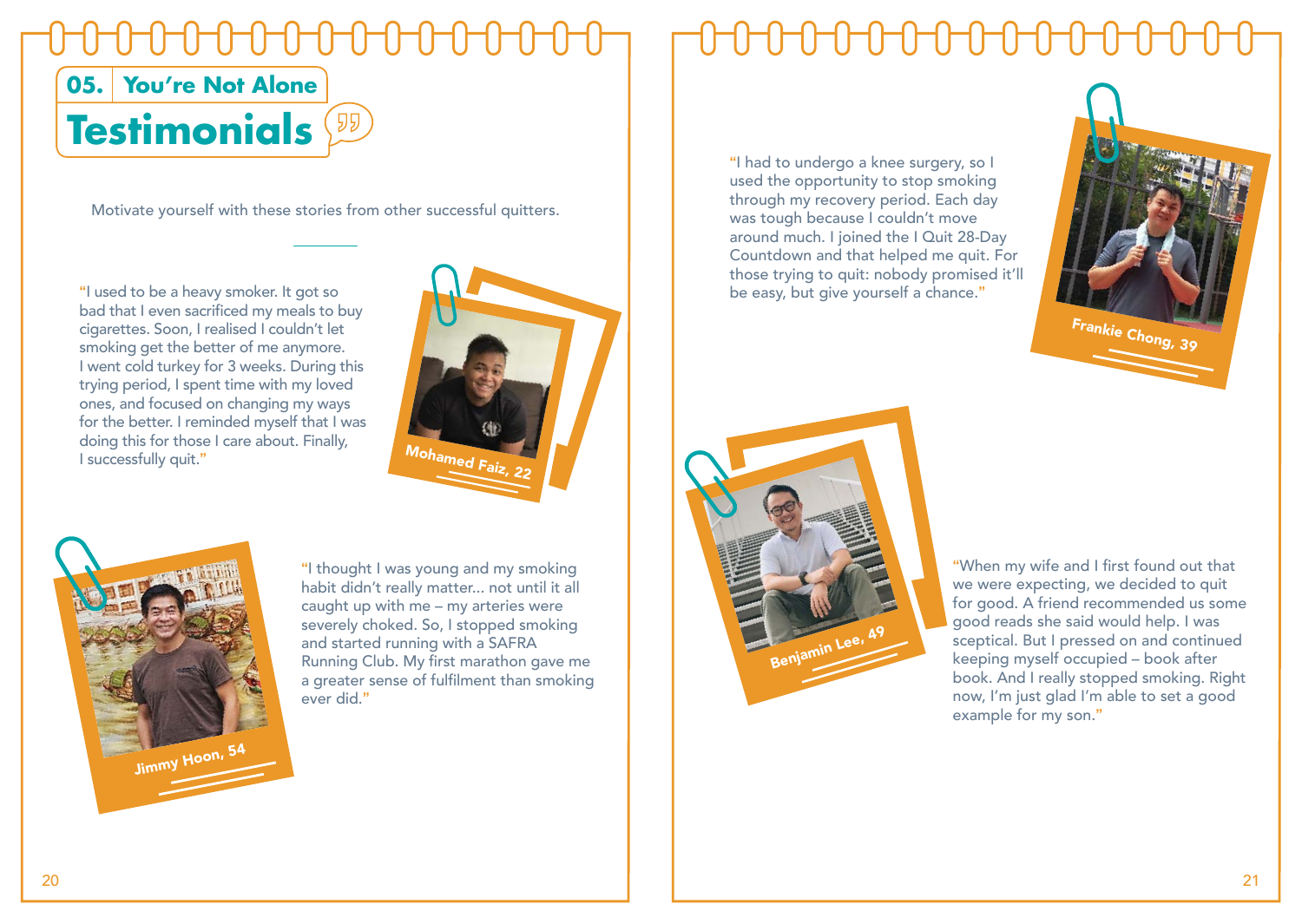# **Notes**



## **WE ARE HERE FOR YOU.**

Here's a range of services to help you throughout your quit journey.

Support services are available at primary healthcare locations, various non-governmental organisations and retail pharmacy chains.

In addition, HPB manages QuitLine (1800 438 2000), which is

staffed by trained Quit Consultants who provide personalised support and advice on quitting smoking. Further help is available at healthhub.sg/IQuit



You can also join the I QUIT Club on Facebook for a support network of fellow quitters: facebook.com/IQUITClub